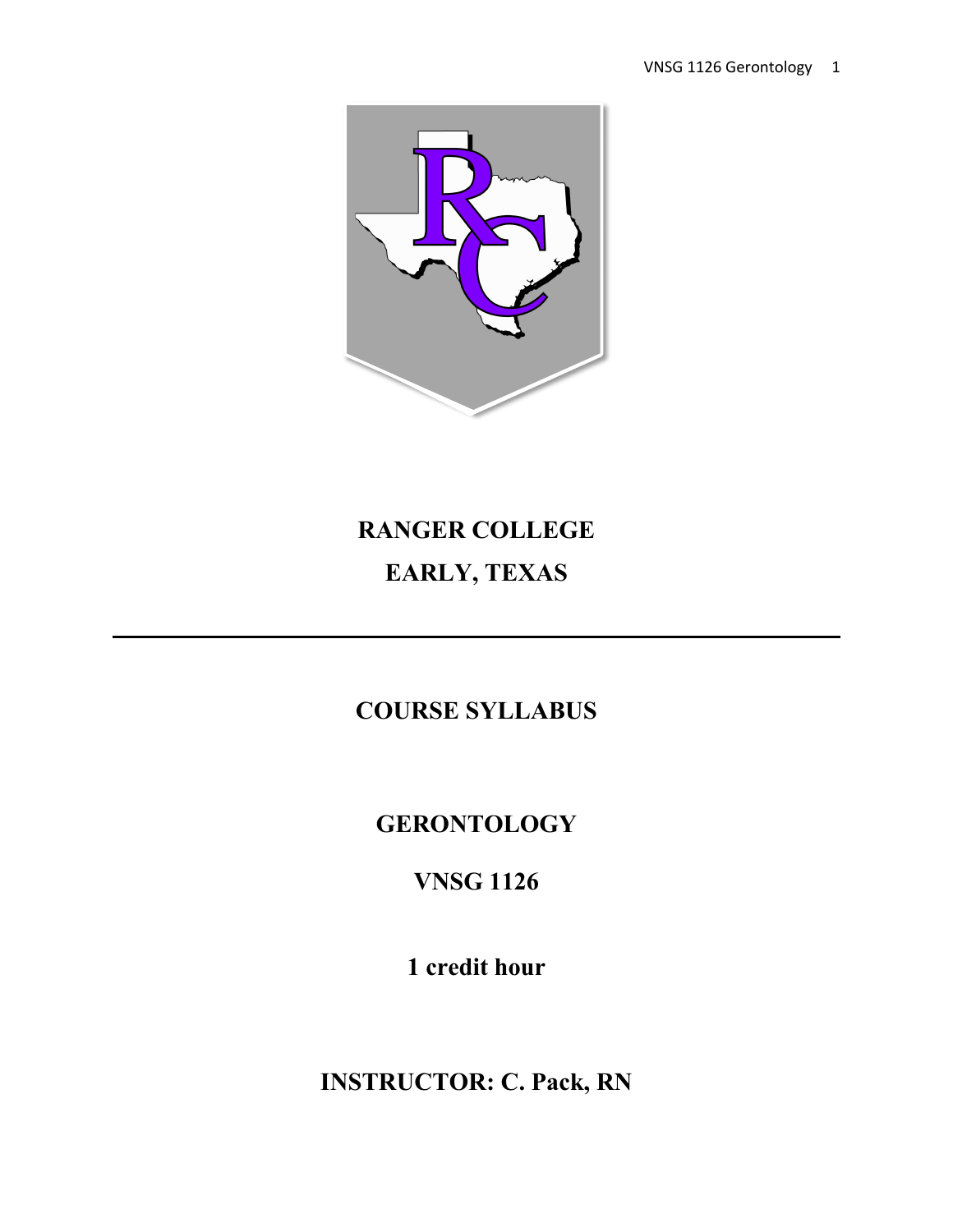INSTRUCTOR: C. Pack, RN EMAIL: cpack@rangercollege.edu OFFICE: 300 Early Blvd St. 105, Early, TX, 76802 Rm 113 PHONE: 325-200-4132 OFFICE HOURS: Monday – Wednesday 4pm-5pm; Thursday  $\&$  Friday by appointment only

## **I. Texas Core Curriculum Statement of Purpose**

Through the Texas Core Curriculum, students will gain a foundation of knowledge of human cultures and the physical and natural world, develop principles of personal and social responsibility for living in a diverse world, and advance intellectual and practical skills that are essential for all learning.

## **II. Course Description**

Introduction to the normal structure of the body including an understanding of the relationship of body systems in maintaining homeostasis.

## **III. Required Background or prerequisite**

Anatomy & Physiology I and CPR are required prior to the start of this course.

## **IV. Required Textbook and Course Materials**

April Hazard Vallerand, PhD, RN, FAAN Cynthia A Sanoski, BS, PharmD, FCCP, BCPS Davis's Drug Guide for nurse's 16<sup>th</sup>. Edition, F.A. Davis Company, Philadelphia, ISBN 978-0-8036-6945-1 Taber's Cyclopedic Medical Dictionary, 22nd Ed., F.A. Davis. ISBN: 978-0-8036-5904-9 WILLIAMS, L. S. (2019). *Understanding Medical-Surgical Nursing*. Place of publication not identified: F A DAVIS. ISBN: 978-0-8036-6898-0 Burton, M., Smith, D. W., & Ludwig, L. J. (2019). *Fundamentals of Nursing Care: Concepts, Connections & Skills*. Philadelphia: F.A. Davis. ISBN: 78-0-8036-6906-2 Dahlkemper, Tamara R. Anderson's Caring for Older Adults Holistically, 6<sup>th</sup> edition, F. A. Davis Company. ISBN: 978-0-8036-4549-3 Henry, N. J. E., McMichael, M., Johnson, J., DiStasi, A., Ball, B. S., Holman, H. C., … Lemon, T. (2016). *Fundamentals for nursing: review module*. Leawood, KS: Assessment Technologies Institute. ISBN: 978-1-56533-567-7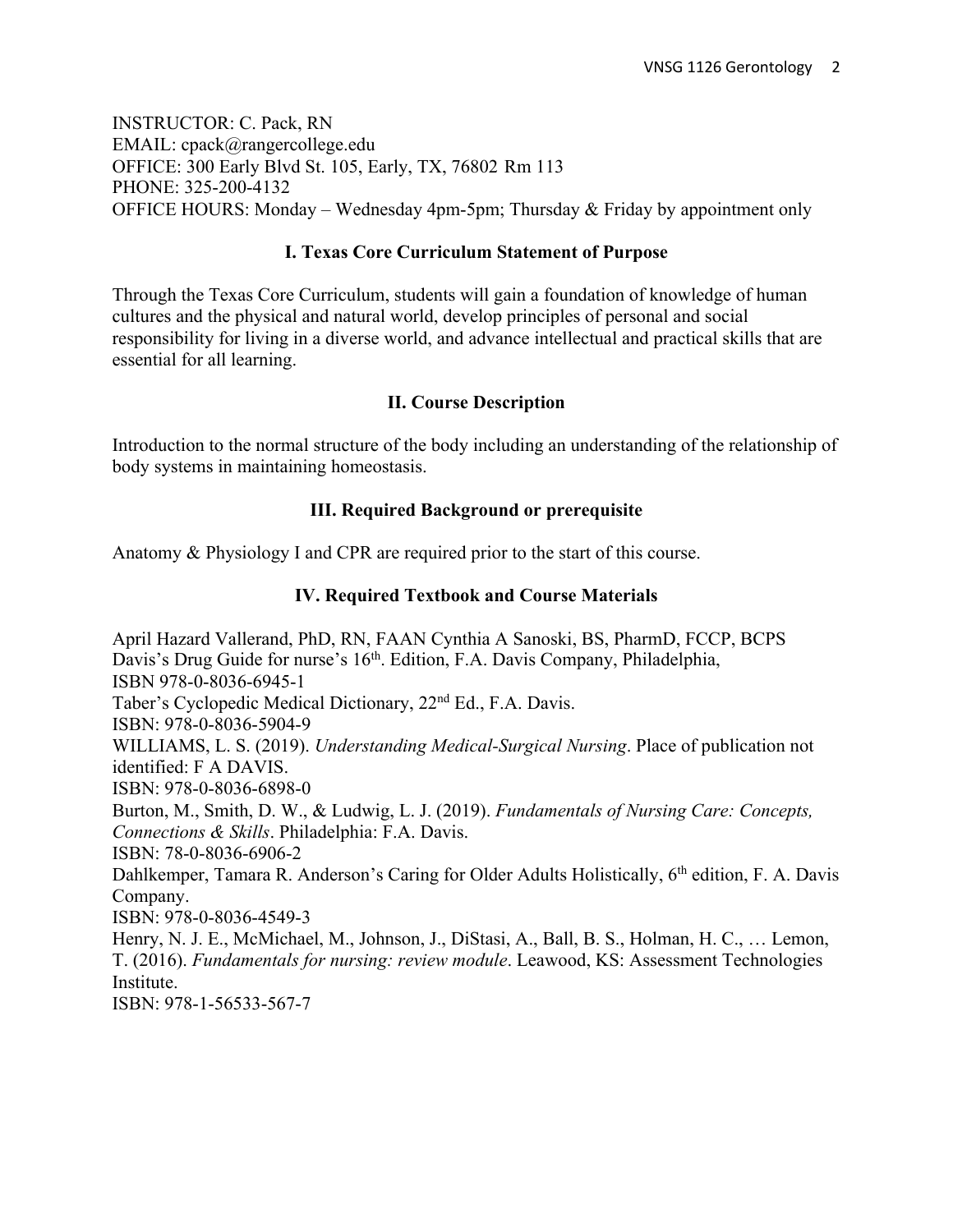## **V**. **Course Purpose**

To teach course content as outlined in the course description and to enable the student to accomplish the core objectives.

## **VI. Learning Outcomes**

The student will be able to:

- 1. Define gerontological nursing and the meaning of holistic caring.
- 2. Describe the nursing process in caring for the older adult.
- 3. Describe the aging experience and some common medical diagnosis.
- 4. Perform a physiological assessment to include common clinical problems.
- 5. Perform a psychological assessment.
- 6. Identify polypharmacy in the older adult.
- 7. Understand laboratory tests as related to the health of the elderly.
- 8. Manage and lead the care and treatment of the older adult.

#### **VII. Core Objectives**

This course meets the following of the six Core Objectives established by Texas:

- ☒ **Critical Thinking Skills (CT) –** Creative thinking, innovation, inquiry, and analysis; evaluation and synthesis of information
- ☒ **Communication Skills (COM) –** effective development, interpretation and expression of ideas through written, oral, and visual communication
- $\boxtimes$  **Teamwork (TW)** The ability to consider different points of view and to work effectively with others to support a shared purpose or goal
- ☒ **Social Responsibility (SR) –** Intercultural competence, knowledge of civic responsibility, and the ability to engage effectively in regional, national, and global communities
- ☒ **Personal Responsibility (PR) –** The ability to connect choices, actions, and consequences to ethical decision-making

#### **VIII. Methods of Instruction**

This class may include lectures, discussions, group activities in class, group projects, electronic documents, power points, pre-class activity, ATI, and handouts.

#### **IX. Methods of Assessment**

#### **All students must achieve an average overall of 78% to pass this course.**

**Exams** - Three major exams (60 percent of total grade). Each major test is worth 100 points and will be graded accordingly. Testable material includes content from all components of the program including lecture material, classroom discussions, assignments, activity assignments, ATI, board work, and handouts. Material previously covered may be on subsequent exams.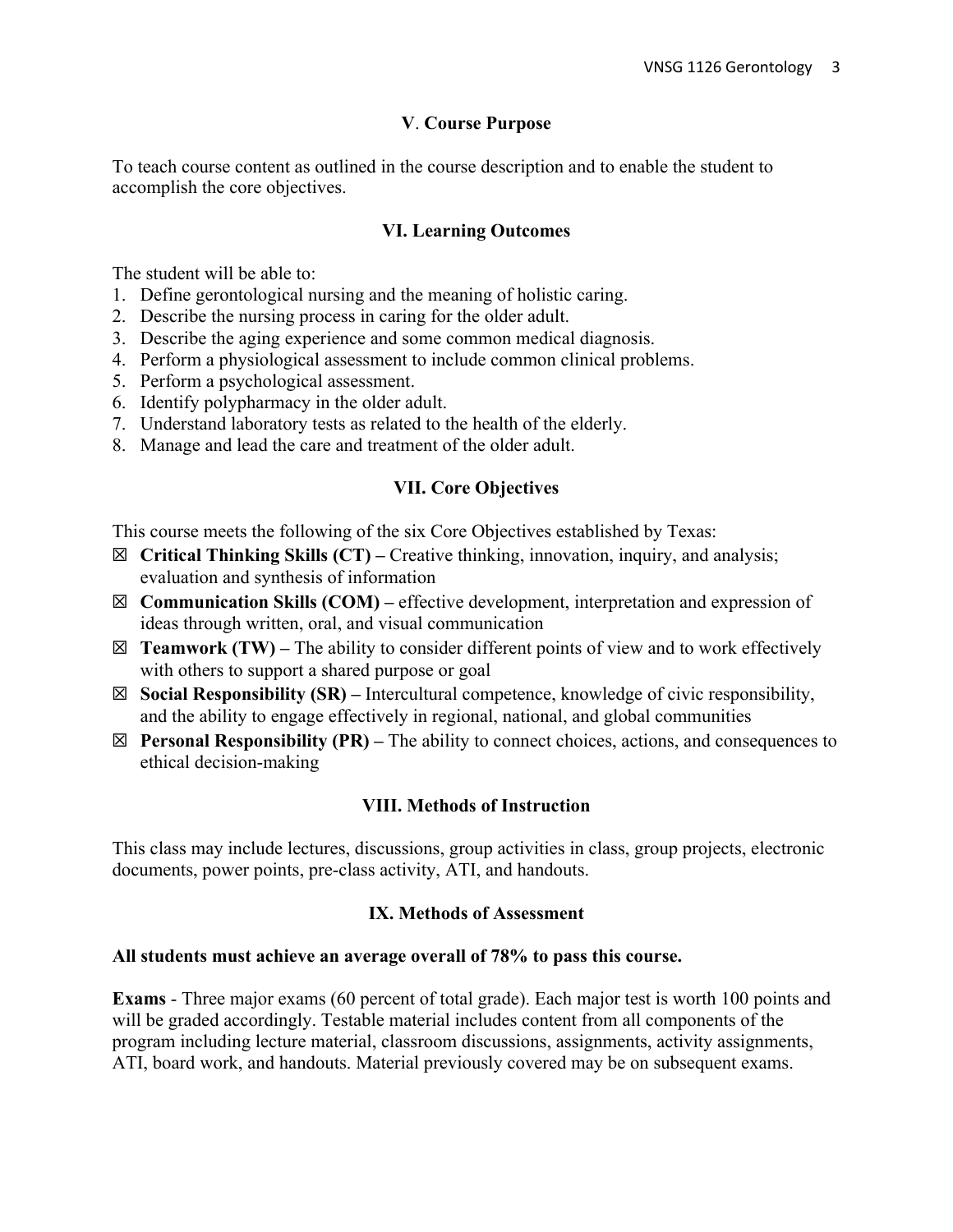Exams must be taken when scheduled unless arrangements are made prior to exam with the instructor for an alternate test date. Alternate exams are given at the discretion of the instructor. Alternate exams will automatically be deducted 10 points.

**ATI**: (10 percent of total grade). Evidence of content practice, attempt and completion of content exams and interview paper.

**Activities:** (10 percent of total grade) consisting of questions pertaining to assigned material. **Final Exam** (20 percent) – There will be a comprehensive exam (75 questions) over all material covered in this course.

Grading Scale:  $A = 93-100$  B = 86-92 C = 78-85 F = 77 and below

## **\*\*Exam grades will be posted to blackboard within 24-48 hours.\*\***

## **\*\*Schedule subject to change.\*\***

## **X. Course/Classroom Policies**

1. Be in the classroom and in your seat before class start time. There is a lot of information to cover and limited time to cover it.

2. Be prepared for each class when you arrive in the classroom. This includes books, computer, notes, completed assignments, pencils, and any necessary supplies.

3. Turn in assignments on time and in the proper manner. Late work will not be accepted.

4. Academic dishonesty according to the Ranger College Handbook is defined as copying from another student's test or academic work, or collaboration with another person in preparing written work for credit. Students who commit any of these offenses will go before the Director of the VN Program and will potentially lead to dismissal from the nursing program. (See the section of the Ranger College for further details.

5. No phones are allowed in the classroom or lab setting, unless used for class activity at the instructor's discretion. If it becomes apparent to the instructor that you have a phone in the classroom or lab, you will be dismissed from class and counted absent for that day.

6. Laptops will be used to access your ATI learning and testing.

7. Email – My email address is available for you to use. Please do not abuse that privilege. I will be more than happy to communicate with you about class information and schedule, but only after you have checked this information on your own and have questions. Please identify yourself in any and all emails to me. Email will be answered within 24 - 48 hours during the week or the following Monday if sent on weekend.

8. Disruptions or talking during lecture is distracting to your fellow classmates, one warning will be given, if the talking continues, the offenders will be dismissed from the learning session.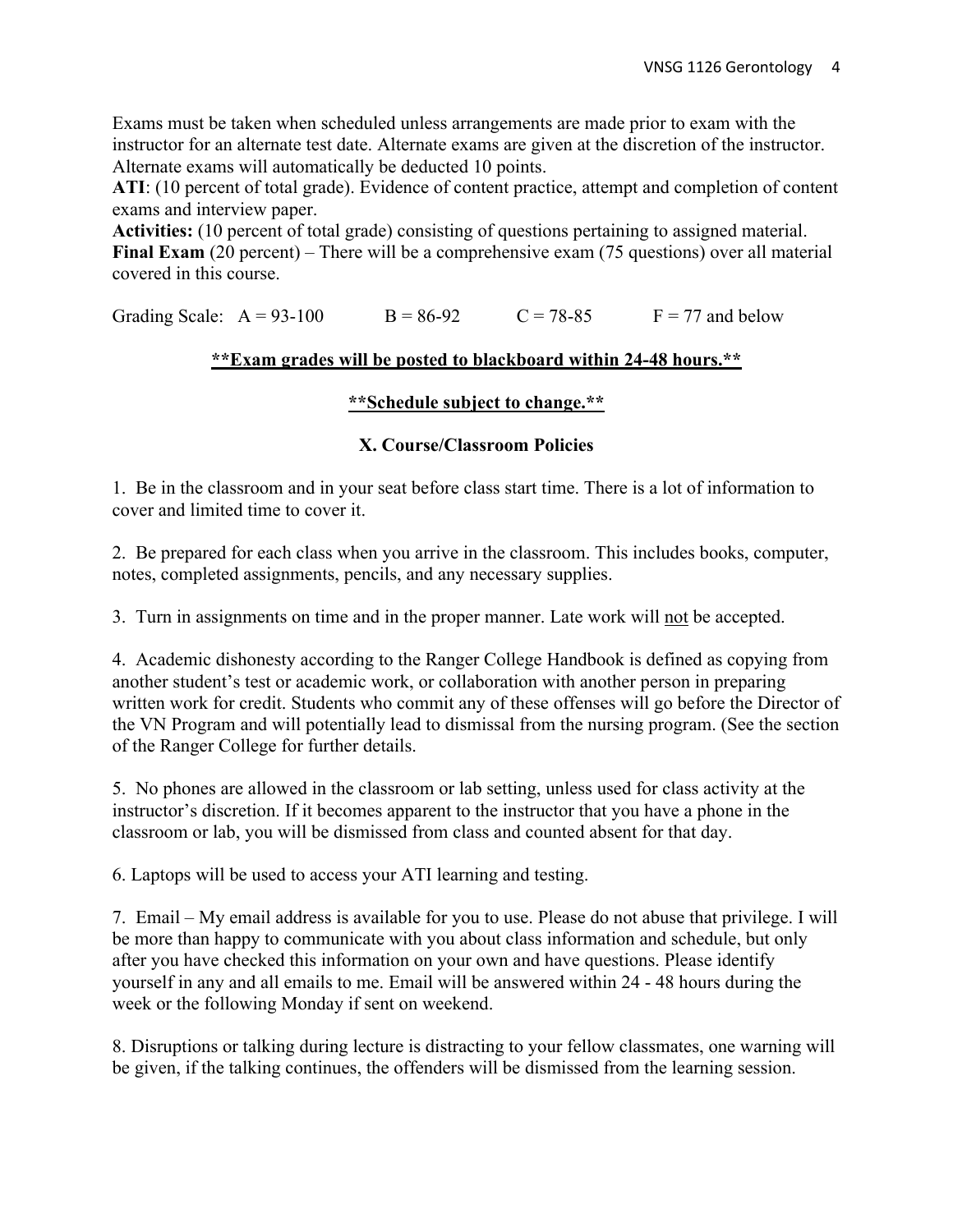9. Sleeping during lecture will lead to dismissal from class and counted absent for that day.

## **XI. Non-Discrimination Statement**

Admissions, employment, and program policies of Ranger College are nondiscriminatory in regard to race, creed, color, sex, age, disability, and national origin.

### **XII. ADA Statement**

Ranger College provides a variety of services for students with learning and/or physical disabilities. Students are responsible for making initial contact with the Ranger College Counselor, Gabe Lewis (glewis@rangercollege.edu). It is advisable to make this contact before or immediately after the semester begins.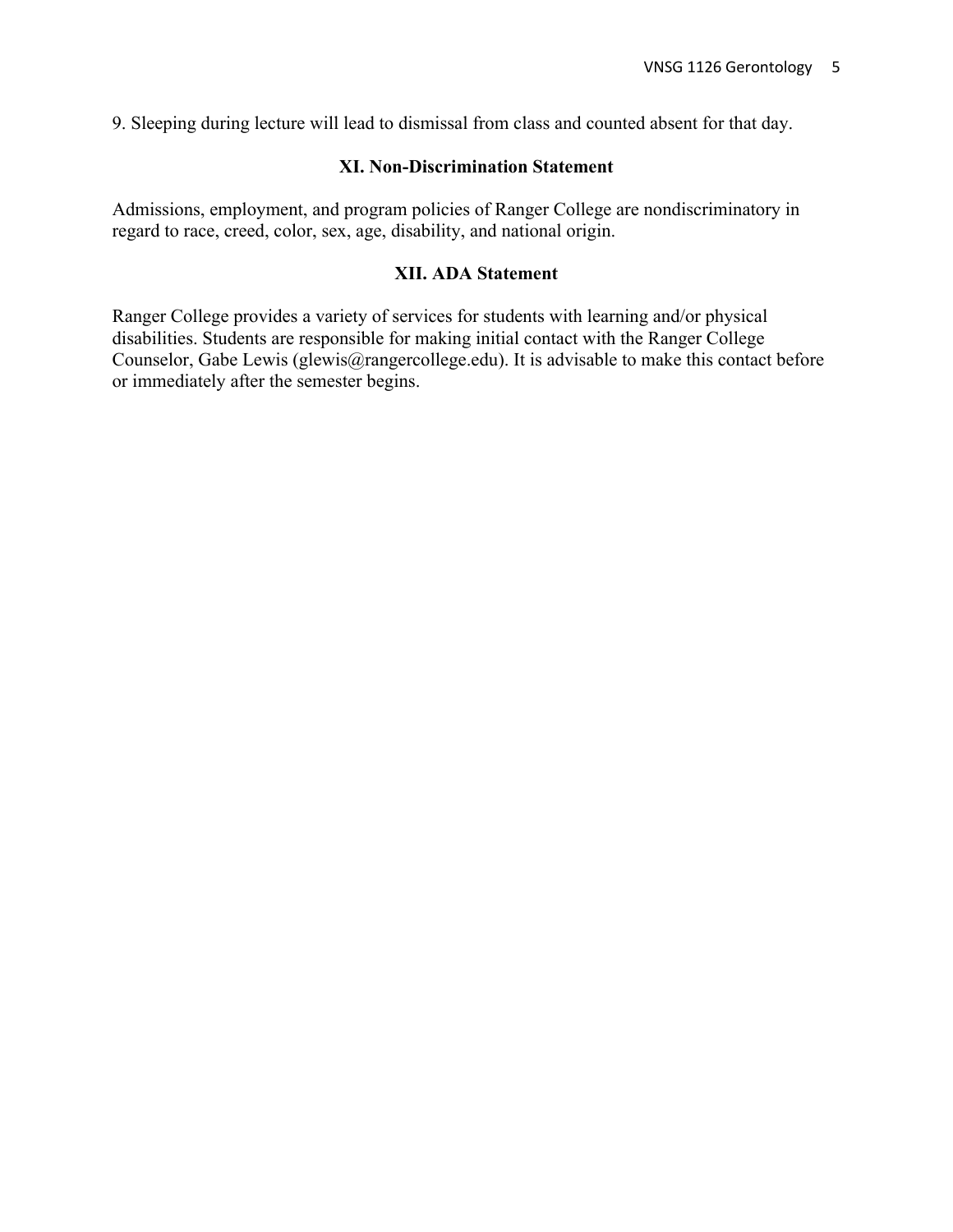## **XIII. COURSE OUTLINE/SCHEDULE RANGER COLLEGE VOCATIONAL NURSING PROGRAM GERONTOLOGY VNSG 1126**

## **FALL 2019**

| XIII. COURSE OUTLINE/ SCHEDULE |                               | <b>ACTIVITY</b>          | <b>ATI</b>                      | <b>DUE DATE</b> |
|--------------------------------|-------------------------------|--------------------------|---------------------------------|-----------------|
| Week 1                         | Orientation; Review Syllabus; | Fund Ch. 9               | <b>INTERVIEW OF AN</b>          | Week 2 by 0800  |
|                                | Pre-Test                      | Pgs. 161-162             | <b>ELDERLY</b>                  |                 |
|                                |                               |                          |                                 |                 |
| Week 2                         | Lecture Fundamentals Ch. 9    | Med Surg Ch. 14          | $\overline{a}$                  | Week 3 by 0800  |
|                                | Pgs. 143-161                  | Pgs. 231-232             |                                 |                 |
|                                |                               |                          |                                 |                 |
| Week 3                         | Lecture Med Surg Ch. 14       |                          | <b>OUTLINE DUE</b>              | Week 4 by 0800  |
|                                | Pgs. 221-231                  |                          |                                 |                 |
|                                |                               |                          |                                 |                 |
| Week 4                         | EXAM#1                        | Med Surg Ch. 15          |                                 | Week 5 by 0800  |
|                                |                               | Pgs. 248                 |                                 |                 |
|                                |                               |                          |                                 |                 |
| Week 5                         | Lecture Med Surg Ch.15        | Fund Ch. 32              | $\overline{\phantom{a}}$        | Week 6 by 0800  |
|                                | Pgs. 233-247                  | Pgs. 718-719             |                                 |                 |
|                                |                               |                          |                                 |                 |
| Week 6                         | Lecture Fundamentals Ch. 32   | Med Surg Ch. 16          | <b>ROUGH DRAFT DUE</b>          | Week 7 by 0800  |
|                                | Pgs. 696-718                  | Pgs. 261-262             |                                 |                 |
| Week 7                         | Lecture Med Surg Ch. 16       |                          |                                 | Week 8 by 0800  |
|                                | Pgs. 250-261                  |                          |                                 |                 |
|                                |                               |                          |                                 |                 |
| Week 8                         | <b>EXAM#2</b>                 | Med Surg Ch. 17          | $\bar{a}$                       | Week 9 by 0800  |
|                                |                               | Pgs. 278-279             |                                 |                 |
|                                |                               |                          |                                 |                 |
| Week 9                         | Lecture Med Surg Ch. 17       | Fund Ch. 10              | <b>FINAL PAPER DUE</b>          | Week 11 by 0800 |
|                                | Pgs. 263-278                  | Pgs. 182-183             |                                 |                 |
|                                |                               |                          |                                 |                 |
| Week 10                        | <b>TBA</b>                    |                          |                                 |                 |
|                                |                               |                          |                                 |                 |
| Week 11                        | Lecture Fundamentals Ch. 10   | Med Surg Ch. 5           | $\overline{a}$                  | Week 12 by 0800 |
|                                | Pgs. 163-181                  | Pgs. 51                  |                                 |                 |
|                                |                               |                          |                                 |                 |
| Week 12                        | Lecture Med Surg Ch. 5        | Fund Ch. 11              | Test: Learning System 2.0:      | Week 13 by 0800 |
|                                | Pgs. 43-50                    | Pgs. 193-194             | Quizzes: Gerontology Final      |                 |
|                                | Lecture Fundamentals Ch. 11   |                          |                                 |                 |
|                                | Pgs. 184-193                  |                          |                                 |                 |
| Week 13                        | <b>EXAM#3</b>                 |                          | ** SCHEDULE SUBJECT TO CHANGE** |                 |
| Week 14                        | <b>THANKSGIVING WEEK</b>      | $\blacksquare$           |                                 |                 |
| Week 15                        | <b>FINAL REVIEW</b>           | $\overline{\phantom{a}}$ |                                 |                 |
| Week 16                        | <b>COMPREHENSIVE FINAL</b>    | $\overline{\phantom{a}}$ |                                 |                 |
|                                | <b>EXAM</b>                   |                          |                                 |                 |

**\*\*\*Must be present for all tests. Automatic 10-point deduction for any absences.\*\*\***

**\*\*\*All activity & ATI assignments due via Blackboard by 8 am.\*\*\***

**\*\*\*NO LATE ASSIGNMENTS ACCEPTED!\*\*\***